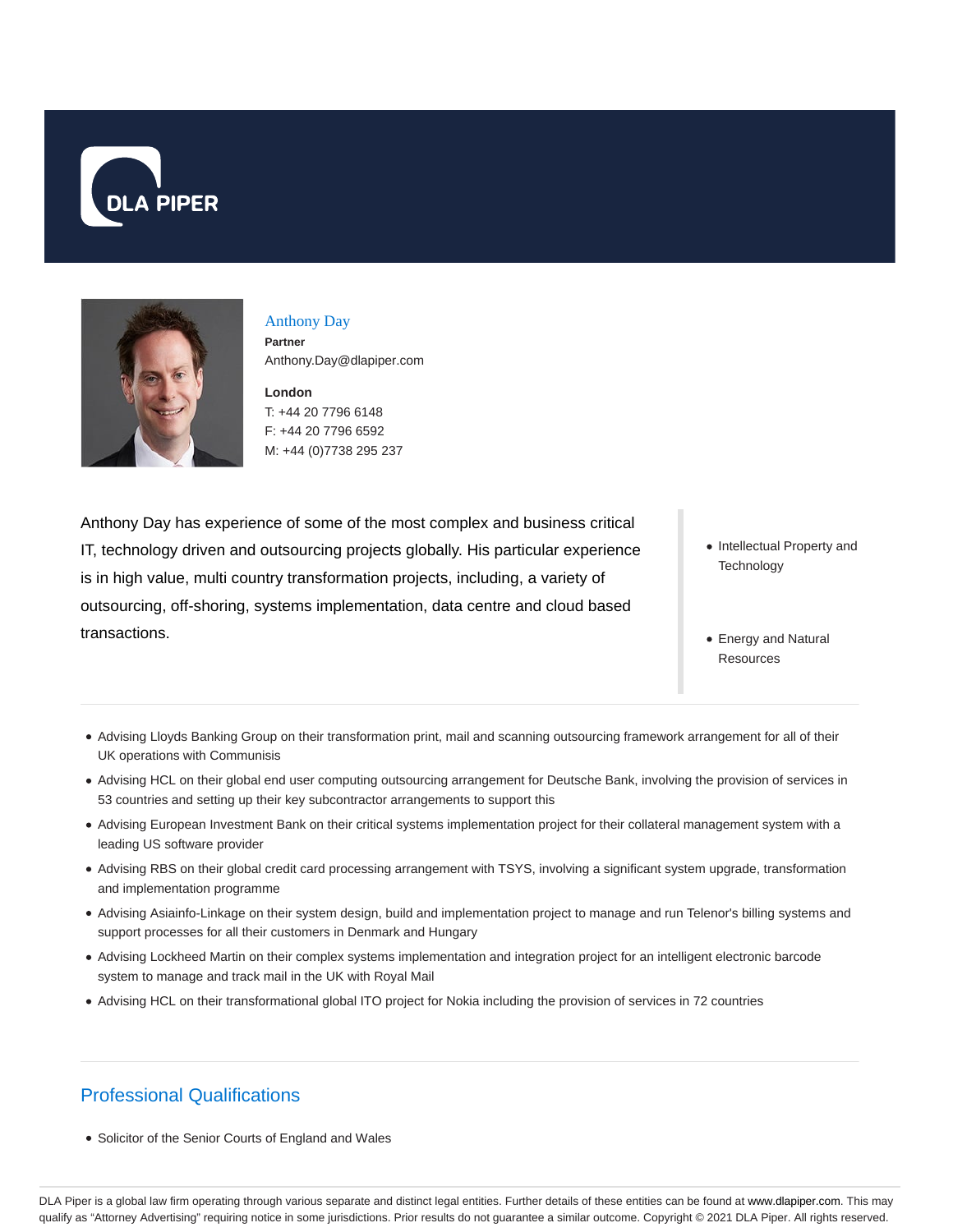## Prior Experience

Anthony has a depth of in-house experience having worked at Barclays, Henderson Global Investors, COLT Telecom, HCL and most recently at Lloyds Banking Group.

### **Recognitions**

Anthony was awarded the 2014 National Outsourcing Association's "Rising Star of the Year" - Professional Advisor Category.

## **Memberships**

Society for Computers & Law

#### INSIGHTS

## **Publications**

**The meteoric rise of the data centre: Global data centre investment outlook**

14 June 2022

Deal activity in data centre infrastructure has reached unprecedented levels. Our report, The meteoric rise of the data center: Global data center investment outlook, examines the reasons behind this surge in activity and the increasingly significant role ESG has to play when making investments.

**Negotiating InsurTech agreements: checklist**

2 June 2022

This checklist highlights the key legal and commercial issues to consider when negotiating and drafting a technology contract for a business in the insurance sector.

**Episode 3: Collaboration and corporate venturing in the financial services industry**

24 March 2021 The DLA Piper Financial Services Podcast

In this episode, partners Anthony Day, Chris Arnold and Michaël Heene discuss the transformation of the traditional model of retail banks and how the pandemic has expedited this change. The evolution of the banking and fintech ecosystems through investment, collaboration and other partnerships, is also examined.

## **Events**

## Previous

**Digital Transformation: Navigating Key Legal and Regulatory Issues for Commercialising AI and Cloud Driven Technology Solutions**

DLA Piper is a global law firm operating through various separate and distinct legal entities. Further details of these entities can be found at www.dlapiper.com. This may qualify as "Attorney Advertising" requiring notice in some jurisdictions. Prior results do not guarantee a similar outcome. Copyright @ 2021 DLA Piper. All rights reserved.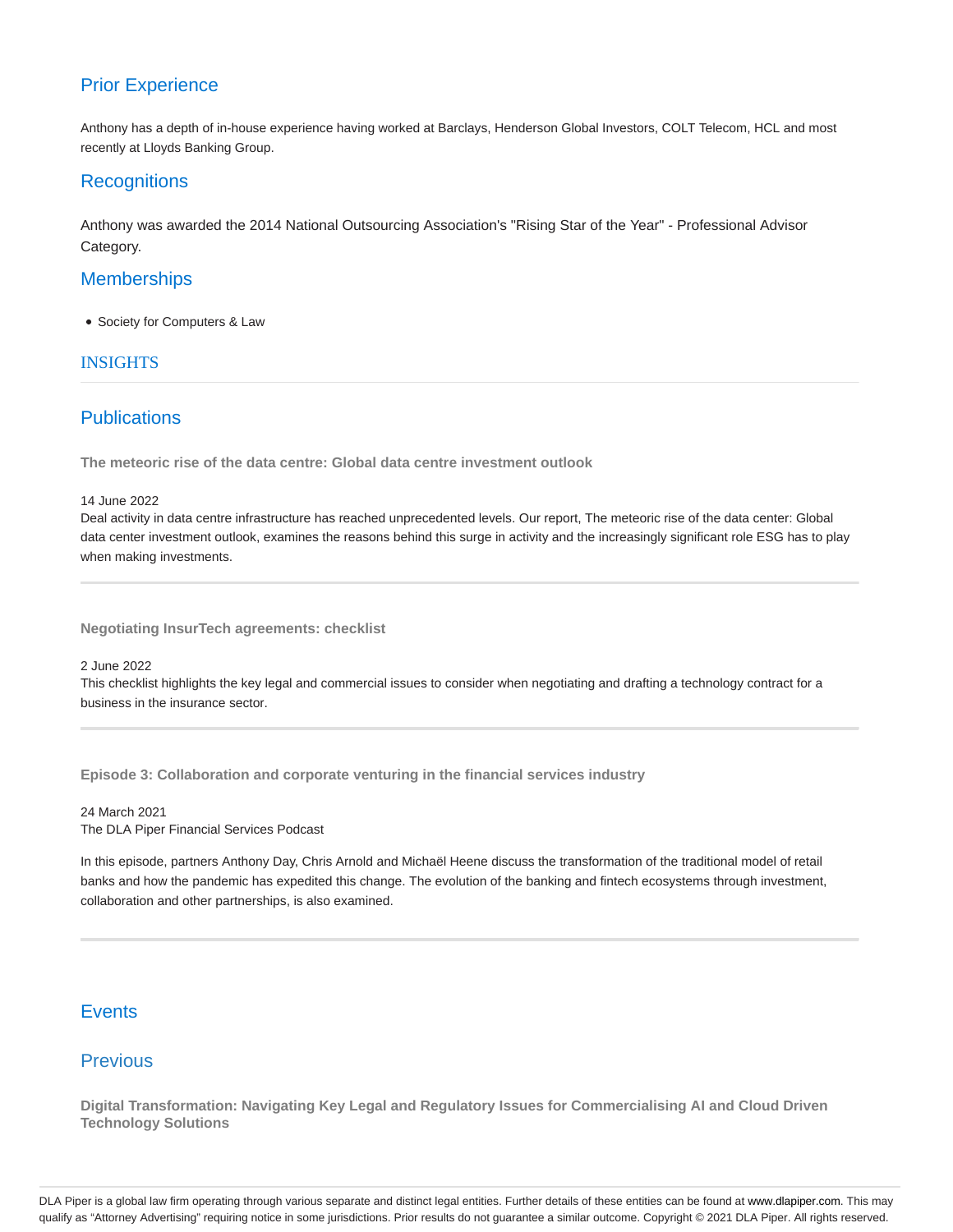22 June 2021 **Webinar** 

**Fintech: Are reports of its death greatly exaggerated?**

5 November 2020 DLA Piper Sourcing and Data Insights Week Webinar

**The Data Centre Market**

4 November 2020

#### **NEWS**

**DLA Piper advises Green Mountain on acquisition of London data centre**

29 June 2022

DLA Piper has advised Azrieli Group Limited (Azrieli) and Norwegian-based Green Mountain AS (Green Mountain), a leader in sustainable colocation data centres, on the GBP52 million acquisition of an established data centre and available adjacent land in Romford, London. The purchase represents Green Mountain's entry into the UK market.

**Global investment in data centres more than doubled in 2021 with similar trajectory this year**

13 June 2022

A survey by global law firm DLA Piper has found that the value of investment in global data centres more than doubled in 2021 to USD53.8 billion, while the number of transactions reached 113 in 2021, a 64% annual increase.

**DLA Piper advises specialist decarbonisation investor OGCI Climate Investments on GBP15 million Converge financing**

#### 27 May 2022

A cross-practice DLA Piper team has advised specialist decarbonisation investor OGCI Climate Investments (OGCI CI) on its leading of the series A investment round for technology company Converge, with GBP15 million mission-aligned preferred stock funding.

**DLA Piper advises Permanent TSB on partnership with Kyndryl, the world's largest IT infrastructure services provider**

#### 25 February 2022

DLA Piper has advised Permanent TSB on its partnership with Kyndryl, the world's largest IT infrastructure services provider, to support the transformation of the bank's IT infrastructure to deliver a seamless, integrated hybrid cloud management solution of the future.

**DLA Piper advises Preqin in its acquisition of Colmore AG**

DLA Piper is a global law firm operating through various separate and distinct legal entities. Further details of these entities can be found at www.dlapiper.com. This may qualify as "Attorney Advertising" requiring notice in some jurisdictions. Prior results do not guarantee a similar outcome. Copyright @ 2021 DLA Piper. All rights reserved.